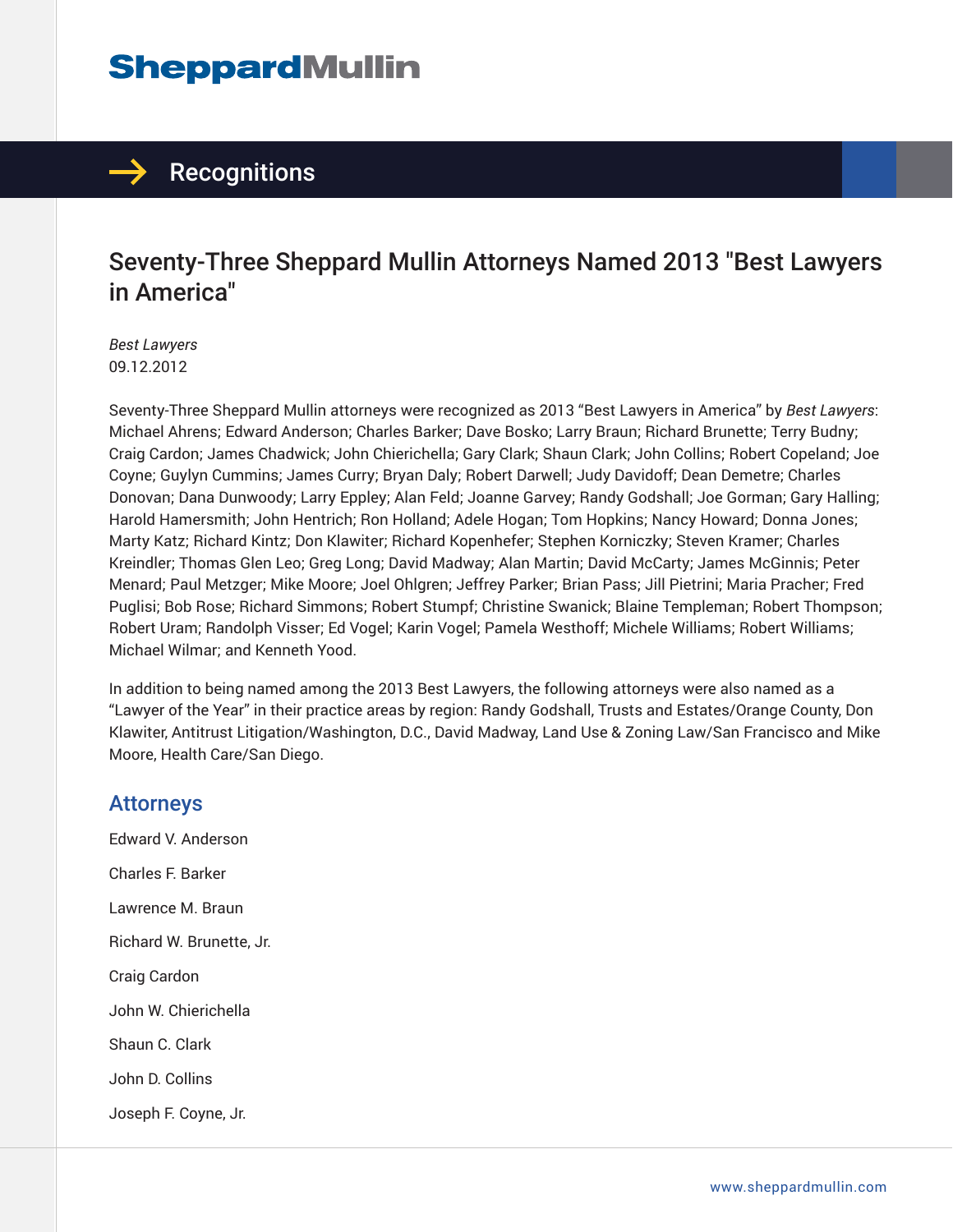### **SheppardMullin**

Bryan D. Daly

Robert A. Darwell

Charles S. Donovan

Dana J. Dunwoody

Lawrence C. Eppley

Alan M. Feld

Gary L. Halling

Hal Hamersmith

Nancy Howard

Martin D. Katz

Richard L. Kintz

Richard W. Kopenhefer

Stephen S. Korniczky

Charles L. Kreindler

Thomas Glen Leo

Alan H. Martin

James L. McGinnis

Michael R. Moore

Jeffrey J. Parker

Jill Pietrini

Fred R. Puglisi

Robert D. Rose

Richard J. Simmons

Robert J. Stumpf, Jr.

Christine L. Swanick

Edward D. Vogel

Karin Dougan Vogel

Pamela L. Westhoff